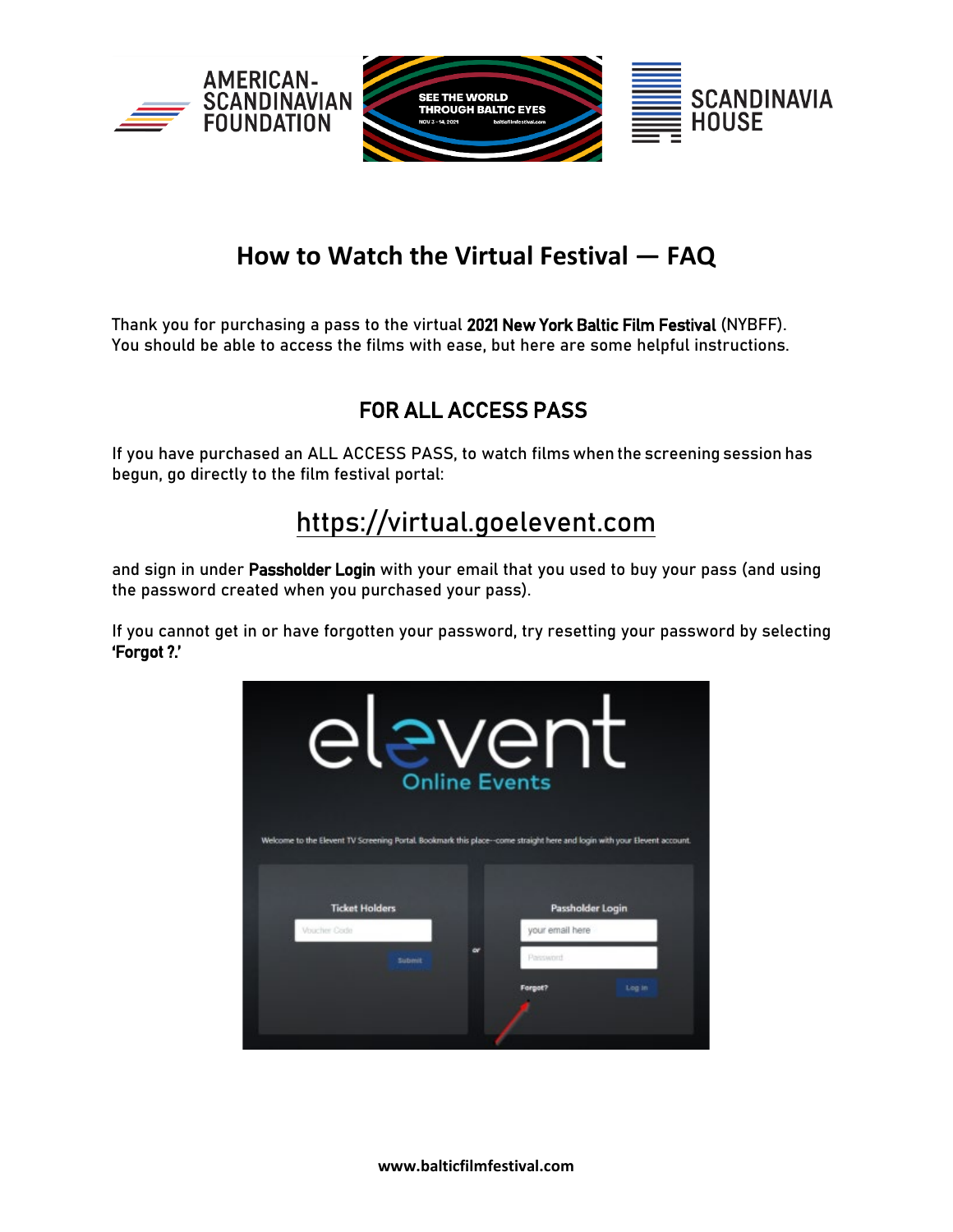Enter the email used to purchase your pass. You will be sent a link to reset it. You can then login with your new password. Please note it for future reference !

### Note: the email must be the one used to purchase the pass.

Be sure to bookmark [https://virtual.goelevent.com](https://virtual.goelevent.com i) in your browser for easy access to the virtual festival.

All films in a session can be watched at any time during the screening. You can stop and start and watch a film more than once. But you can only watch from one device at a time by signing into the festival portal.

## Logins cannot be shared with other users. The pass is valid and accessible by one device only and is linked to your Elevent account.

If you cannot reset your password or it does not recognize your email address, please contact us: [click here.](https://www.goelevent.com/support) We will respond ASAP to your email request (8 AM – 10 PM EST).

# FOR INDIVIDUAL TICKETS

You will receive a "Virtual Access Email" from Scandinavia House Virtual Access approximately 24 hours before the film is available for screening. Please check your spam folder if it does not appear in your inbox.

This Virtual Access Email also includes a 9-digit voucher code near the bottom of the email.

You don't need to enter this code to access the film online, but will require this if you have Roku, Apple TV or Amazon Fire and prefer to watch the film directly on your TV. See the next pages for more info.

You can also access a direct link to the film or event by logging into your Elevent account. Click 'view order' at the top of the page and from there you'll see your order confirmation, voucher code and a blue 'View on [event organizer's name]' button once the film or event is available to watch.

All films start at 5 AM ET on their scheduled day and are available until November 14th at 11:59 PM ET.

All films in a session can be watched at any time during the screening window. You can stop and start and you can watch more than once. But you can only watch from one device at a time by signing into the festival portal.

If you cannot reset your password or it does not recognize your email address, please contact us - [click here.](https://www.goelevent.com/support) We will respond as ASAP to your email request (8 AM – 10 PM EST).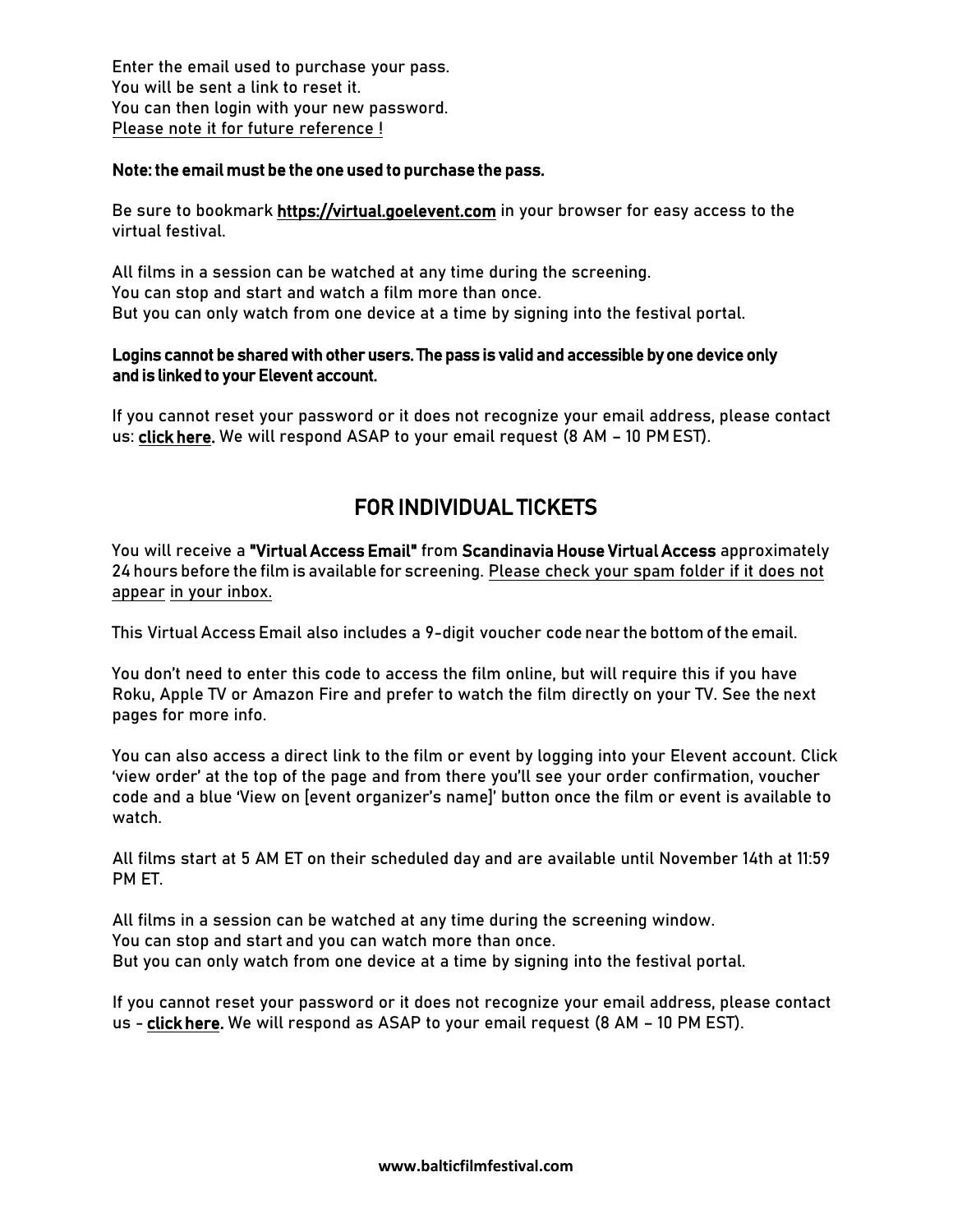# WATCH VIA COMPUTER

To watch on your computer, login to:

# [https://virtual.goelevent.com](https://virtual.goelevent.com/)

You can also use Chromecast or AirPlay to "cast" the website to your TV if you have enabled devices. Note, "screen mirroring" is not permitted for copyright reasons.

You can also use an HDMI cable to connect your computer directly to your TV.

# WATCH ON A TV

If you do not want to use your computer and cannot stream to your TV, you can also use the Elevent TV Channel available on Roku to watch films.

From your Roku (Roku 4 and above), Apple TV (gen 2 and above and tvOS 14.4.0 and above) or Amazon Fire app store, search for the Elevent TV app, being sure to include the space between 'Elevent' and 'TV'

Once downloaded, and if you are a ticket holder, enter your 9-digit voucher code by selecting 'Enter Code' under 'Ticket Holders' on the left.

If you're a pass holder, select 'Login with pass' under 'Pass Holders' on the right and you will then be prompted to go to https://virtual.goelevent.com/pair on a web browser and enter the alphanumeric pairing code now appearing on your TV.



Once you've paired your devices you'll be able to access all of the content on your TV directly.

Alternatively, you will be given the option to enter your Elevent email and password to login as a passholder to the Elevent TV app. From there you will be able to view content directly on your TV.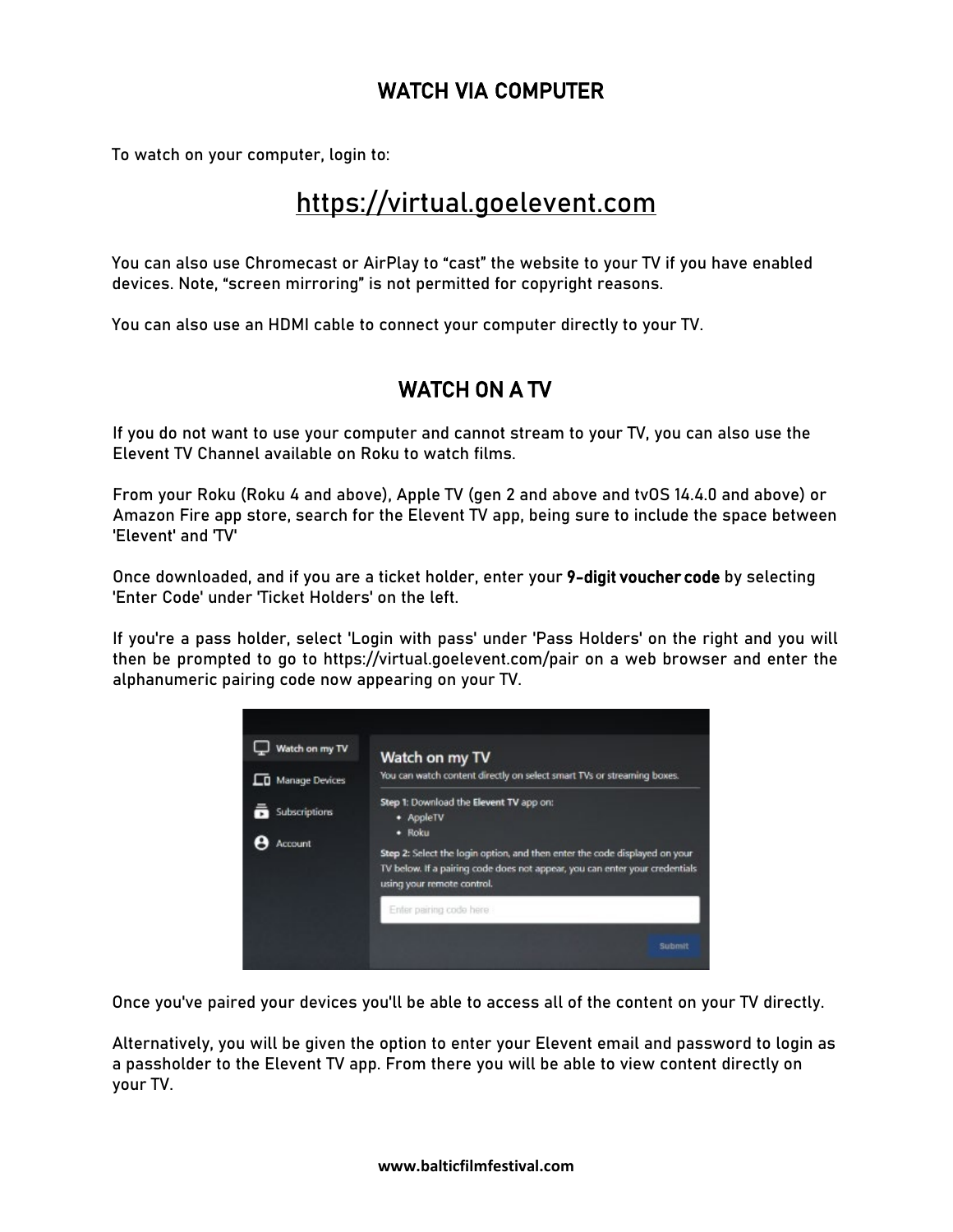# Commonly Asked Questions

## I cannot see subtitles – how do I turn them on?

Most films have subtitles embedded but some will need to be enabled. Simply click on the white closed-caption icon on the lower right side to enable them.

#### When will I have access to the film screening?

Once the screening session has begun, login to the film festival portal:

# [https://virtual.goelevent.com](https://virtual.goelevent.com/)

and sign in under Passholder Login with your email that you used to buy your pass (and using the password created when you purchased your pass).

If you cannot get in or have forgotten your password, try resetting your password by selecting 'Forgot ?.' Enter the email used to purchaser your pass. You will be sent a link to reset it. You can then login with your new password and access the film on the portal page: https://virtual.goelevent.com.

### How long are the films available for viewing?

All films start at 5 AM ET on their scheduled day and are available until November 14th at 11:59 PM ET. Once you begin to watch a film you will have 72 hours to finish it or midnight on the final day, whichever comes first. The link that you receive to access a film is specific to your ticket and will only be accessed from one device. You will not be able to start watching on one device and finish watching on another. You will also not be able to share the link with anyone else once you have started watching it. You will be able to watch a film more than once within the 72-hour window on the same device.

#### What are the system requirements to watch content online?

You can watch content on PCs running Windows 7+, and Intel-based Macs running OSX 10.12+. You can also watch virtual films or event on Android tablets and phones using Chrome, and on iPhones and iPads using Safari.

#### What are the requirements for Windows computers?

Windows 7, Windows 8.1 or Windows 10

Supported browsers: Google Chrome, Firefox, Microsoft Edge, Opera. We recommend using the latest version of your browser. Internet Explorer is not supported.

#### What are the requirements for Mac computers?

Mac OSX 10.12 or later Supported browsers: Google Chrome, Firefox, Safari, or Opera. We recommend using the latest version of your browser.

# Can I watch content on my iPhone/iPad?

Yes, you can watch content using Safari on iOS 11.2 or later. Please note that you must have "Screen Mirroring" turned off for content to play, and you cannot use a lightning to HDMI adapter plugged into the device to watch on connected TV. To stop mirroring your iOS device, open Control Center, tap Screen Mirroring, then tap Stop Mirroring.

#### **www.balticfilmfestival.com**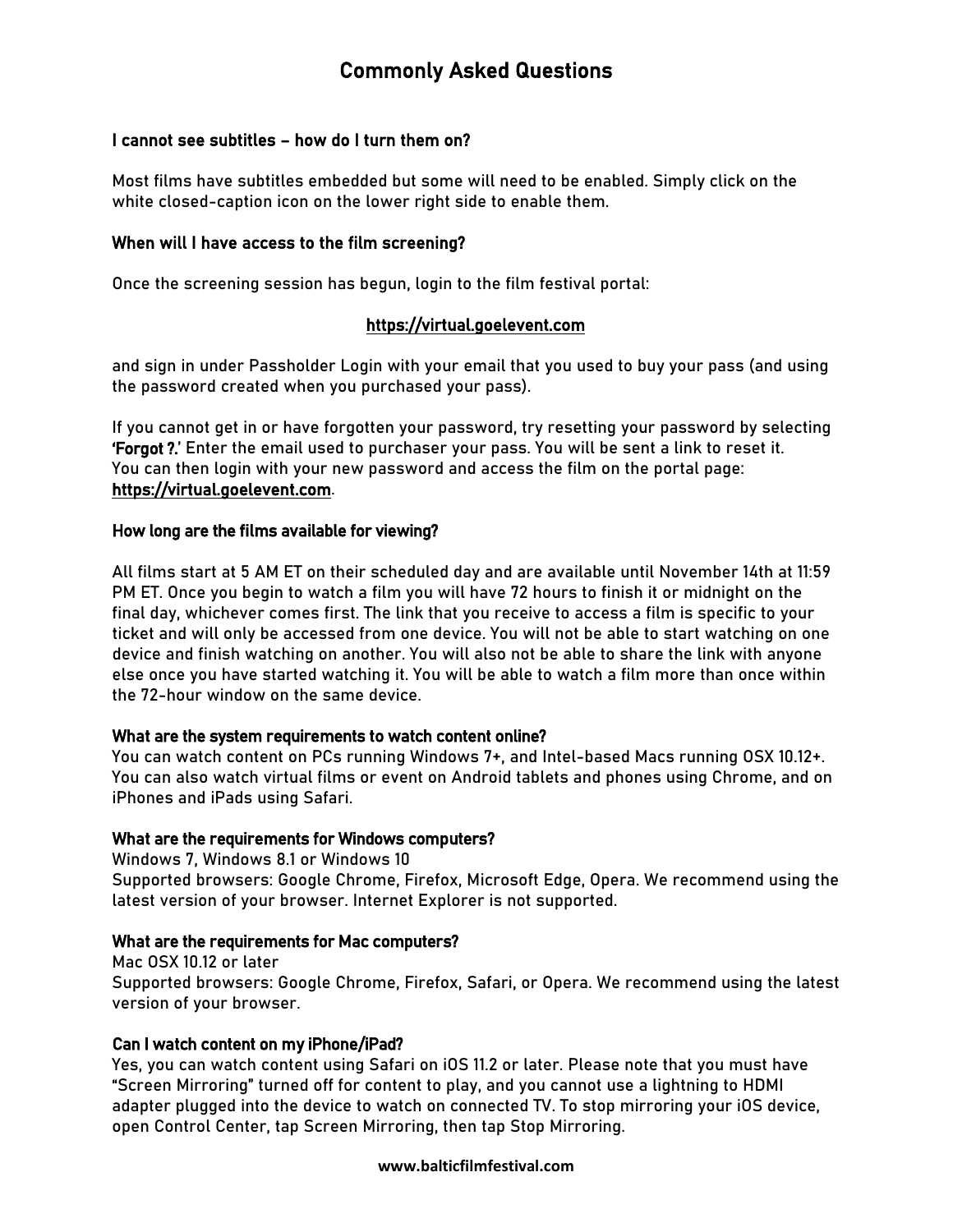# Can I watch content on my Android Device?

Yes, you can watch content using Chrome on Android 6.0 or later.

#### Do I need to download an app to watch content?

No, you do not need to download and install an app. You can access content directly online.

### I have Roku, Apple TV or Amazon Fire. Is there an app I can download in order to watch content on my TV?

Yes. From your Roku (Roku 4 and above), Apple TV (gen 2 and above and tvOS 14.4.0 and above) or Amazon Fire app store, search for the Elevent TV app, being sure to include the space between 'Elevent' and 'TV'

Once downloaded, and if you are a ticket holder, enter you 9-digit voucher code by selecting 'Enter Code' under 'Ticket Holders' on the left.

If you're a pass holder, select 'Login with pass' under 'Pass Holders' on the right and you will then be prompted to go to https://virtual.goelevent.com/pair on a web browser and enter the alphanumeric pairing code now appearing on your TV.

Once you've paired your devices you'll be able to access all of the content on your TV directly.

Please make sure your devices have all the latest operating system updates installed.

#### Why does video playback stall or not play smoothly?

We use adaptive bitrate streaming, which means the streaming quality will automatically adjust based on your internet speed. If your internet connection is weak or inconsistent, you may experience problems during playback. If you're on Wi-Fi, try moving closer to your router.

#### Can I Chromecast content?

You can Chromecast from a Chrome web browser on PC and Mac computers as well as Android devices by selecting the cast button on the bottom right-hand side of the player. You cannot use Chromecast from an iOS device such as an iPhone or iPad. For information on how to use Chromecast on your device please visit the Google support page here: How to cast: A quick start guide

#### Why can't I cast to my TV from my iOS device? Why does playback not work for some videos?

Chromecast only works through Chrome and is not supported on iOS devices such as an iPad or iPhone. Casting from an iOS device for certain DRM content is not supported. You will need to watch via the online portal or viewing the app on your TV.

#### Why do I see a black screen after the pre-roll if I am casting to Chromecast?

Some Chromecast versions cannot support transitions from one video to another. If this happens, turn off casting and re-start it once the film starts playing.

#### Can I AirPlay to my AppleTV?

You can AirPlay from most browsers if you have Apple TV (Gen 2 and above) by selecting the cast button on the bottom right-hand side of the player. You can also AirPlay to a Smart TV bearing the "AirPlay" badge. For information on how to use AirPlay on your device please visit the Apple support page here: Use AirPlay to stream video or mirror your device's screen